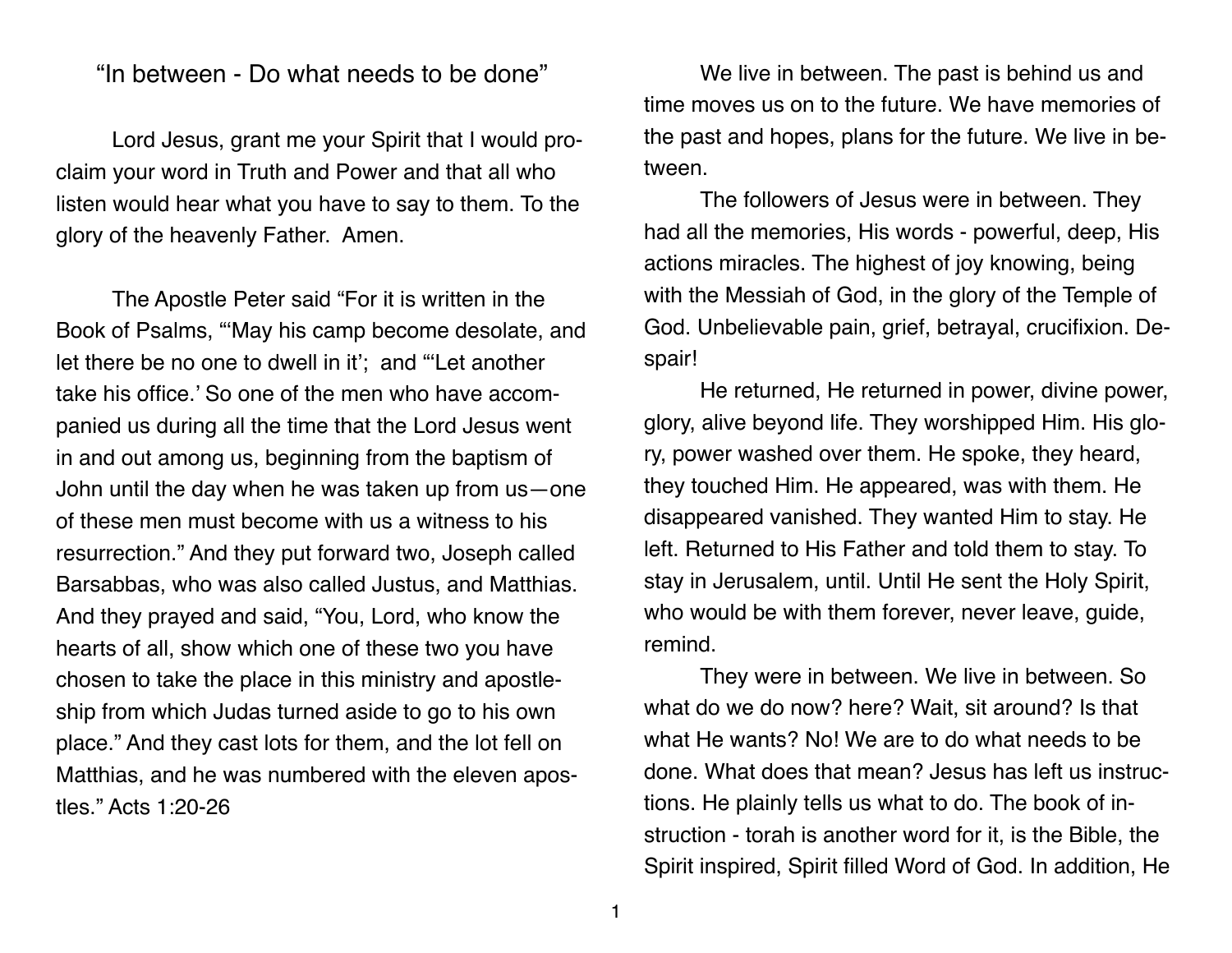has filled us with His Holy Spirit to understand and evaluate His meanings to guide us.

And we have something more than the first followers had. The Holy Spirit has been with the Church, with us, for 2000 years guiding. In that history, the truth, the Word of God, His will, character, is revealed, obvious for all who open their eyes to see and their ears to hear. Standard Christianity, catholic with a small "c", orthodox - it means straight teaching. What has always been taught from the beginning, everywhere - universal, by everyone.

False ideas also have some things in common. They begin from someone but someone who takes a stand outside those standards, and teaches their personal ideas (nearly always they claim to be guided by the spirit with a better way to understand scriptures)

The Holy Scriptures were written in a different time and culture. They are spiritually understood - that does not mean they are not correct. It does mean that we cannot look at them with the same rules of understanding we do for a modern History or Science Book. The Bible cannot be understood by Twenty first century human logic or by Sixteenth human logic.

It is important for you, to know something about Luther and Lutheranism. Luther would not like what we have become. He was a very well educated, a great

scholar Augustinian monk. One of the great theological intellects in the history of the church. He intended to start nothing new. He was not introducing new ideas, that had never been before. He was restoring the gospel, the good news of God's free gift of eternal salvation that had been covered over by the Papacy for political power and monetary income. He would not like that we have made Lutheranism into something separate.

"In between - Do what needs to be done" They read the word's of the Holy Scriptures and guided by the Holy Spirit filled in the twelve disciple. "One of the men who have accompanied us during all the time that the Lord Jesus went in and out among us, beginning from the baptism of John until the day when he was taken up from us". We only think of twelve. We never think of their families, wives and children came along. We never pay attention to all the rest. This is the first, only time we hear of Joseph BarSabbas - son of the sabbath-holy day called the Just or of Matthias. They are some of the men who were with Jesus from the beginning. How many were there in all. Did Jesu have a normal retinue of 30? 50? 150? more? Jesus traveled, led a large group. One hundred twenty were staying in the upper room. Realize there was much more there than just a room.